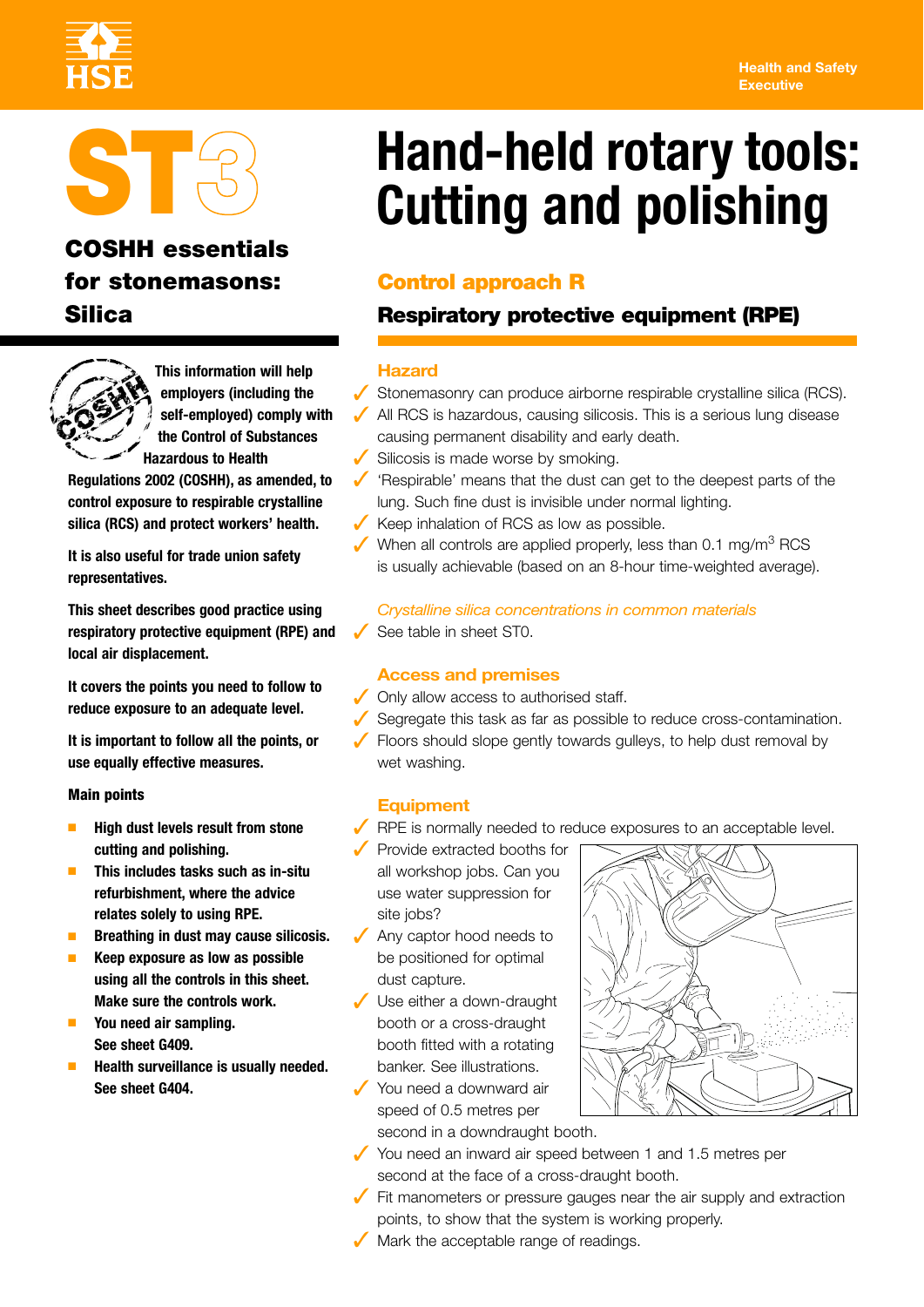- ✓ Discharge cleaned, extracted air to a safe place outside, away from doors, windows and air inlets.
- ✓ Fit an indicator or alarm to show if filters have blocked or failed.
- ✓ For short refurbishment jobs, can you set up a temporary workshop?
- ✓ Consult experts on new system designs see 'Useful links'

#### *Procedures*

- ✓ Always confirm that the extraction system is turned on and working before starting work.
- $\sqrt{\ }$  Make sure that workers check that their RPE works properly every time they put it on.
- ✓ Workers should stand to the side of a cross-draught booth, not in the air-flow.
- ✓ Ensure that the dust jet is directed towards the extractor.
- ✓ Clean air pre-filters daily, or follow the manufacturer's advice.
- ✓ Shake down air filters regularly (eg every hour), or use automated reverse-jet cleaning.
- ✓ Make sure you can get spares easily.

#### **Maintenance, examination and testing**

- ✓ Minerals and silica-containing dusts are very abrasive. Plan regular maintenance.
- $\sqrt{\ }$  Follow the instructions in the manual keep equipment in effective and efficient working order.
- ✓ Clean down the equipment before starting maintenance use wet or dustless methods.
- ✓ Check that filter seatings are in good condition.
- $\checkmark$  If the dust extraction or filtration plant is faulty, stop work until it is repaired.
- ✓ Change inlet air HEPA filters at least once a month or as necessary seek advice from the unit supplier.
- ✓ Maintain all RPE in effective and efficient working order.
- $\checkmark$  Keep airline oil and water traps empty, and filters clean.
- ✓ Daily, look for signs of damage. Noisy or vibrating fans can indicate a problem.
- $\sqrt{\phantom{a}}$  At least once a week, check that the dust extraction system and gauges work properly.
- ✓ You need to know the manufacturer's specifications to check the extraction's performance.
- If this information isn't available, hire a competent ventilation engineer to determine the performance needed for effective control.
- ✓ The engineer's report must show the target extraction rates.
- ✓ Keep this information in your testing log-book.
- $\sqrt{\ }$  Get a competent ventilation engineer to examine the extraction thoroughly and test its performance at least once every 14 months. See the HSE publication HSG54 - see 'Further information'.
- ✓ Keep records of all examinations and tests for at least five years.
- ✓ Review records failure patterns show where preventive maintenance is needed.
- $\sqrt{\phantom{a}}$  Check the air flow and air quality to air-fed RPE at least once every three months or before use. Ensure that compressors take in only clean air.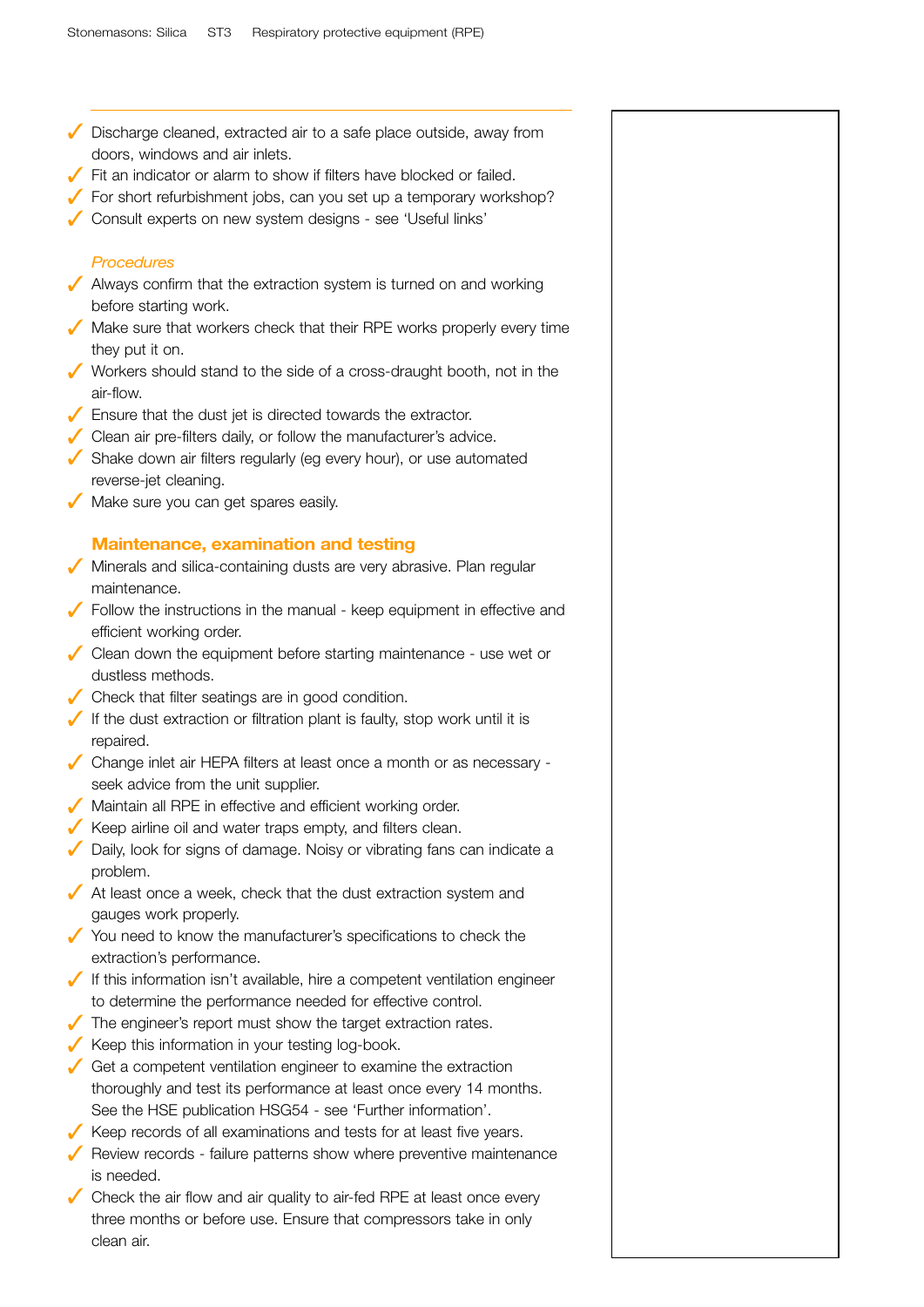✓ Make sure that users examine their RPE and test it works properly before each use. ✓ Examine and test RPE thoroughly at least once every three months. ✓ Keep records of these tests. ✓ Carry out air sampling to check that the controls are working well. See sheet G409. **Personal protective equipment (PPE)**  ◆ Ask your safety equipment supplier to help you get the right PPE. ✓ Provide storage for clean and contaminated PPE. *Respiratory protective equipment (RPE)*  ✓ RPE is needed and must be compatible with hearing protection. ◆ RPE is often needed for maintenance and some cleaning jobs. ✓ Select RPE that suits the wearer, the job and the work environment. Powered or air-fed RPE is more comfortable to wear. ✓ Decide the level of protection from air sampling data. Otherwise, use RPE with a UK standard assigned protection factor (APF) of at least 40. See sheets R4 and R5. ✓ Provide RPE that includes eye and face protection. ✓ Make sure all RPE is properly fit-tested - get advice from your supplier. ✓ Make sure that workers check their RPE works properly before use. ✓ Replace RPE filters as recommended by your supplier. ✓ Keep RPE clean and store it away from dust. *Other protective equipment*  ◆ Provide clean, dust-resistant (eg paper or nylon) coveralls. ✓ Skin creams help in washing contamination from the skin. After-work creams help to replace skin oils. **Caution: Never allow use of compressed air for removing dust from clothing. Health surveillance**  ✓ You need health surveillance unless exposure to RCS is well below the limit. See sheet G404. ✓ Consult an occupational health professional - see 'Useful links'. **Cleaning and housekeeping**   $\sqrt{\phantom{a}}$  Clean down the enclosure and equipment as soon as possible after use. ✓ Use a Type H vacuum cleaner fitted with a HEPA filter, or wet clean. **Caution: Don't clean up with a brush or compressed air. Training and supervision**  ✓ Tell workers that silica dust can cause serious lung diseases. ✓ Working in the right way and using the controls correctly is important for exposure control. Train and supervise workers. See sheet ST0.